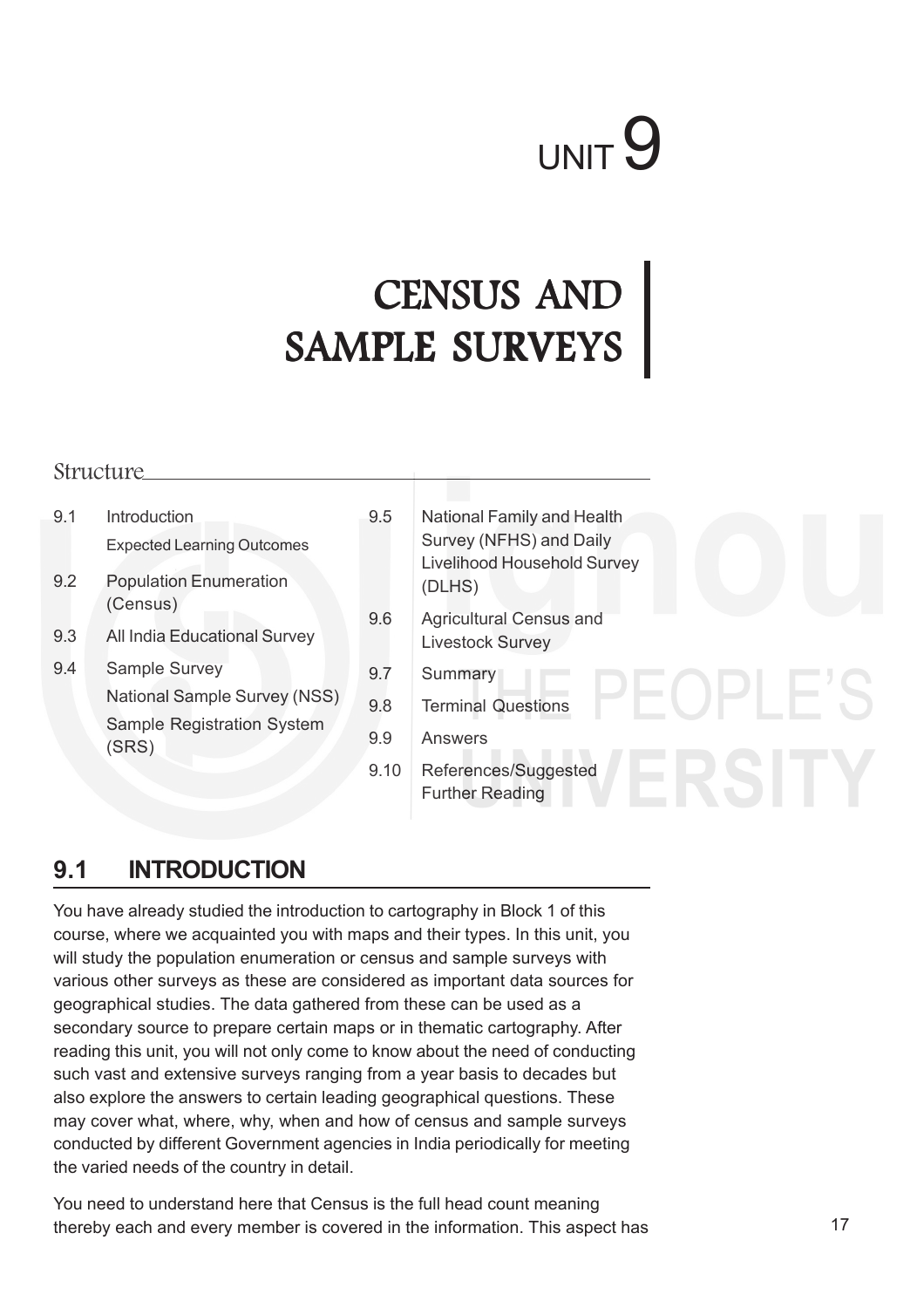been dealt with in Section 9.2. In next Section 9.3, the details of data collected from all India educational survey has been discussed. In case of Sample Survey, only a proportion of the population is taken into consideration for survey. For sample survey, some techniques are used to select the proportion of population and identification of population for survey. This technique is called sampling technique. You will study all such information in Section 9.4. Next Section 9.5 will highlight the data related to health and other aspects of the population. The last Section 9.6 deals with the data on agriculture and livestock resources of the country.

#### Expected Learning Outcomes Expected Learning Outcomes

After completing the study of this unit, you should be able to:

- explain the importance of census and sample surveys as the sources of data for geographical studies and thematic cartography;
- describe the population census;
- $\div$  discuss the sample surveys; and
- discuss the agriculture census and livestock surveys.

#### **9.2 POPULATION ENUMERATION (CENSUS)**

Maintaining statistics on population has been an age-old practice. It was earlier related to taxation and military purposes. The modern Census in the world was started in 17th Century in various parts of the world. In North America and England, the first full census started in 1790 and 1801, respectively. India is one among the countries having successfully conducting Census enumeration for a long time. And even before this, during 800-600 BC, there are some accounts of population count. The written account is found in Kautilya's Arthasastra of 321-296 BC for taxation purpose. Ain-e-Akbari also mentions the collection of some population data. Census of various towns were also conducted at various times by British prior to the Imperial Census held in 1871. For instance, the limited census was conducted in Allahabad (1824), Banaras (1827-28), Dacca (now Dhaka, 1830), Madras (1851-52) and in North Western Provinces (1852). These Censuses were conducted in five years interval till 1872 (known as 1871 Census). In India, the present modern census was started in 1872 with first census starting the process in 1865 with actual head count in various parts of the country. Moreover, a very systematic continuously evolving population census has been in practice since 1881 every decade or 10 years counting fifteenth since 1872.

The 1881 Census provided complete geographical coverage except Kashmir with classification of data under demographic, economic and social characteristics. In 1891, additional coverage was given to the upper parts of Burma (present Myanmar), Kashmir and Sikkim with information on mother tongue and parental tongue with modification on religion, cast, literacy and occupation. The 1901 Census expanded to Baluchistan (present Pakistan), Rajputana, Andaman and Nicobar, Burma, Punjab and remote areas of Kashmir. Provision of house number was introduced with caste records of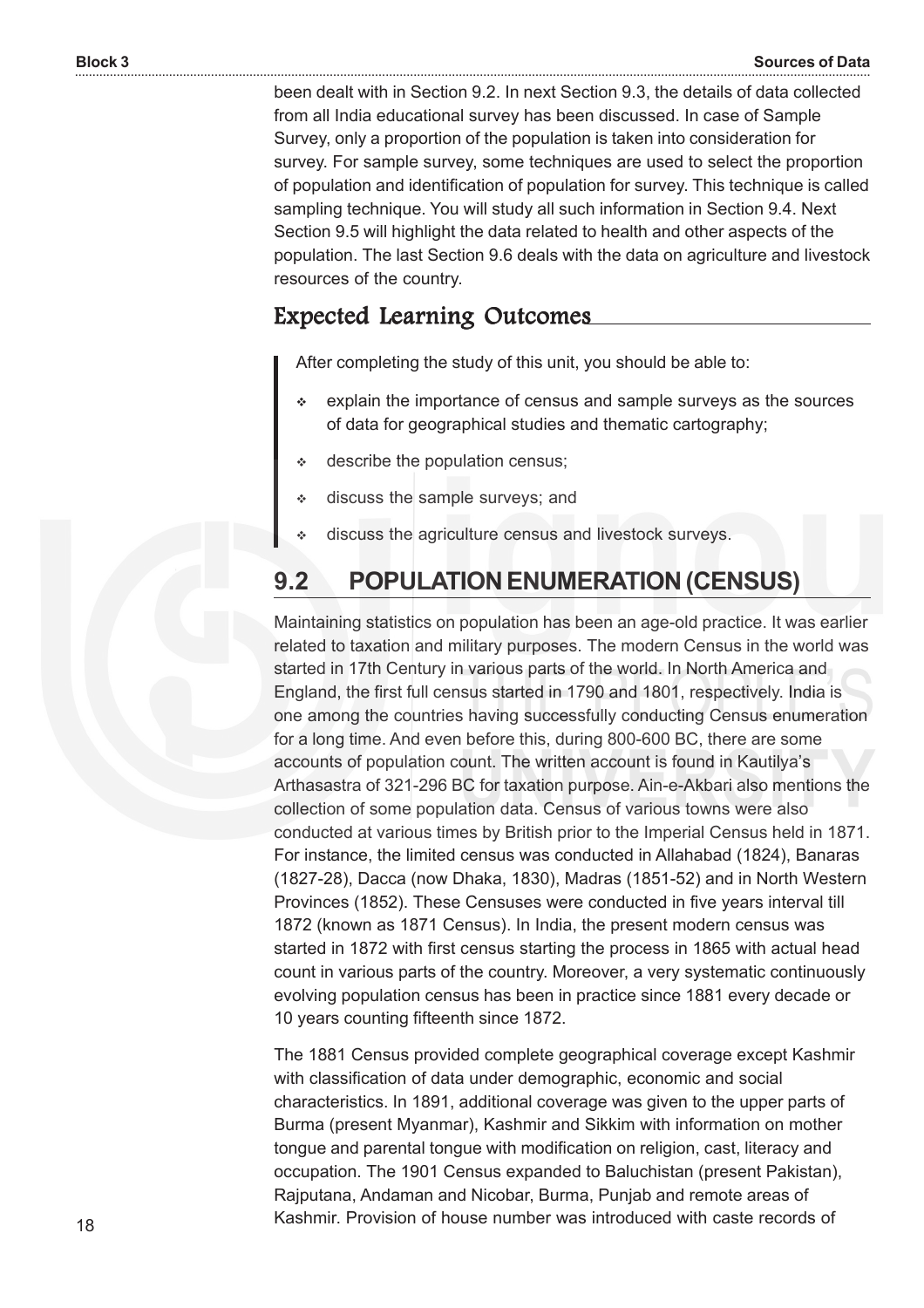Hindus and Jains and tribe or race of people of other religion. The 1911 Census included the knowledge of foreign language "English" and sects of Christian. The 1921 Census covered the Indian Empire and continued the information on caste, tribe or race irrespective of religion. It gives the extensive details of data with ethnographic report containing caste, tribe, race and religion. The 1941 Census included the employment information and refined the question on literacy. The 1951 Census covered the whole country except Jammu and Kashmir and included fertility, unemployment, infirmity and size of family. The 1961 and 1971 Censuses used household/establishment schedule and individual slips to collect various data including fertility and migration details. In 1981, the details were further expanded on education, marital status, migration and employment status through same schedules and lists. The 1991 Census prepared Primary Census Abstract at micro level (village and ward) for rural and urban areas. It captured the data related to literacy with new definition (considering population of age 7 years and above rather than 4 years as taken in 1981). Some dimensions of work were also included. In 2001 Census, possession of assets, disability and travel related information were collected. In 2011, further details on amenities and facilities including gadgets like computer/laptop, mobile/telephone facility, and fuels etc. were collected. It also included the third gender, expansion of type of disability, school attendance status, travel for work and migration were also included in a diversified and integrated manner.

The Census of India collects and provides data under various series. These are:

#### **A – Series Tables: General Population Tables**

A-Series tables give general population table including final population & sex ratio, population (0 to 6 years) and sex ratio (0 to 6 years), population of scheduled castes and scheduled tribes, literate population and literacy rate, worker and non-worker, main and marginal worker, and type of worker (e.g., cultivator, agricultural labourer, worker in household industry and other worker). This series gives broad profile of population with above information.

#### **B – Series Tables: Economic Tables**

B Series table gives data mainly on economic activities by work status (Main, Marginal, Non-Workers Seeking/Available for work), social groups (SC, ST, Others), age, sex, marital status, religion and other backgrounds like educational level, rural-urban and industrial category. These information are further expanded. This data also gives information at three digit level, *i.e.* individual occupation level. The data of this series is very important to know about the economic profile in terms of working population by various backgrounds for the assessment of present condition and also for future economic planning.

#### **C – Series: Social and Cultural Tables**

C Series data provides information on social and cultural aspects. The data includes marital status, age at marriage, duration of marriage, work status and occupation, educational level, by social groups, age and sex, religion,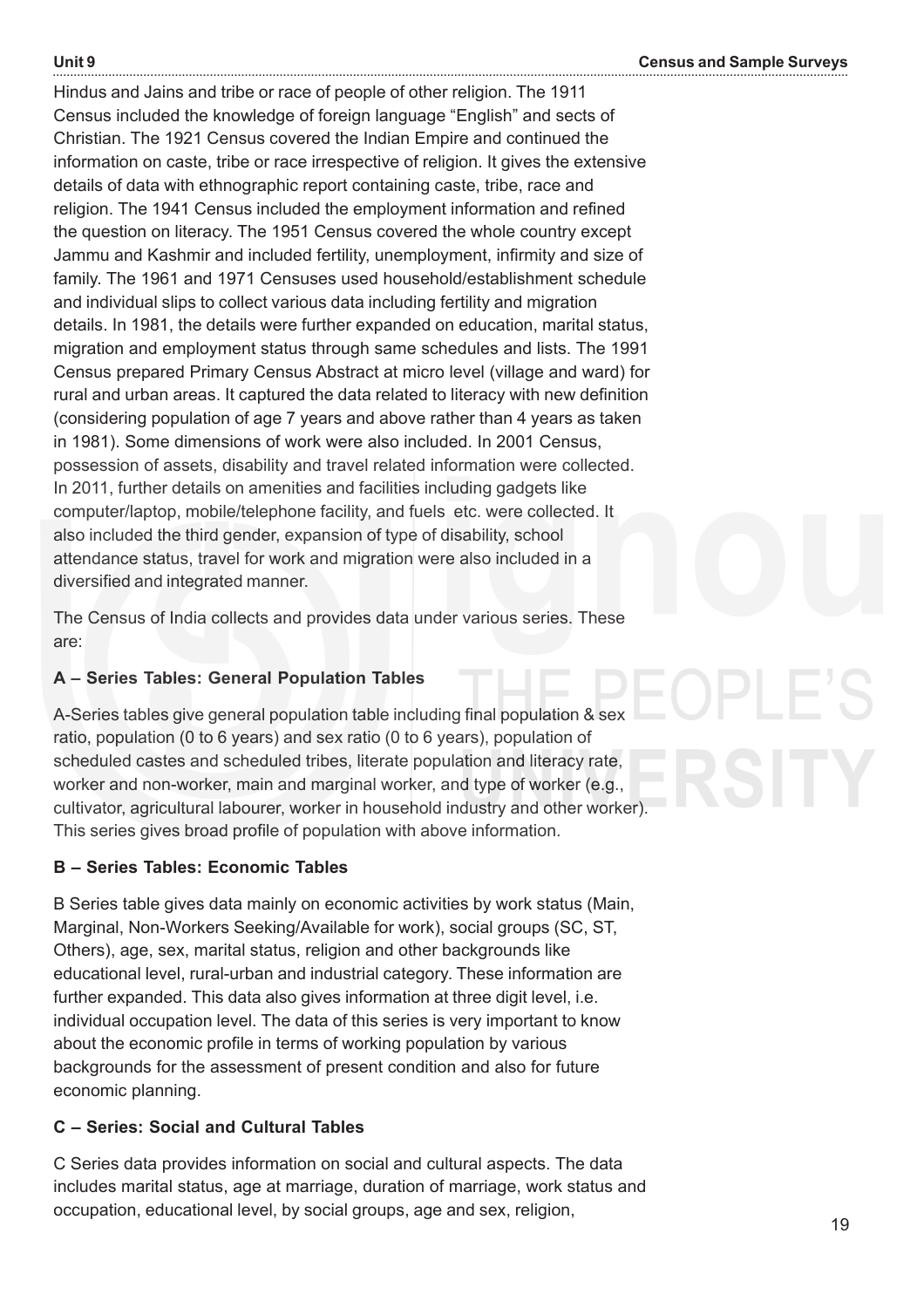population attending educational institution by age, sex and type of educational institution; single year age returns by residence (rural/urban) and sex, population in five year age-group by residence and sex; religious community by age-group and sex; population by bilingualism, trilingualism, age and sex; disabled population by type of disability, age, sex and marital status; and disabled population among main workers, marginal workers, non-workers by type of disability, age and sex. C series data has immense importance to look at the socio-cultural aspect and address the major issues through proper intervention like age at marriage, work status, education, age-sex profile (pyramid), lingualism, language shifts, disability, etc.

#### **D – Series: Migration Tables**

D Series data pertains to migration. Population classified by place of birth, age and sex; Migrants classified by place of last residence, sex and duration of residence in place of enumeration; Migrants classified by place of last residence, duration of residence and reason for migration; population by place of last residence, sex and duration of residence in place of enumeration; Migrants by place of last residence, age, sex, educational level and duration of residence; Migrants by place of last residence with duration 0-9 years reporting 'Work/Employment' as reason for migration by age, sex and educational level (by India/State/City); Migrant workers by place of last residence and industrial category; Migrant workers (other than cultivators and agricultural labourers) from place of last residence and occupational division; Migrants by place of last residence, age, sex, marital status and duration of residence 0-9 years; and Persons born and enumerated in districts of the State. Migration data is very important to address the issues related to migration at both places of origin and destination in terms of shortage of labour and lopsided demographic profile at origin and provision of infrastructure and amenities at the destination. It is very important to have migration data for the planning and management during very critical times like present pandemic situation (2020) in the country.

#### **F – Series: Fertility Tables**

F Series data gives information on fertility. It includes currently married women by number of children ever born, number of male children ever born and number of surviving children by sex; number of women and ever married women by present age, parity and total children ever born by sex; number of women and ever married women by present age, parity, religious community and total children ever born by sex; number of women and ever married women by present age, parity, educational level and total children ever born by sex; number of women and ever married women by present age, parity, economic activity and total number of children ever born by sex; number of women and ever married women by present age, number of surviving children and total surviving children by sex; number of women and ever married women by present age, religious community, number of surviving children and total surviving children by sex; number of women and ever married women by present age, educational level, number of surviving children and total surviving children by sex; number of women and ever married women by present age, economic activity, number of surviving children and total surviving children – census of India 2001; number of women and ever married women by present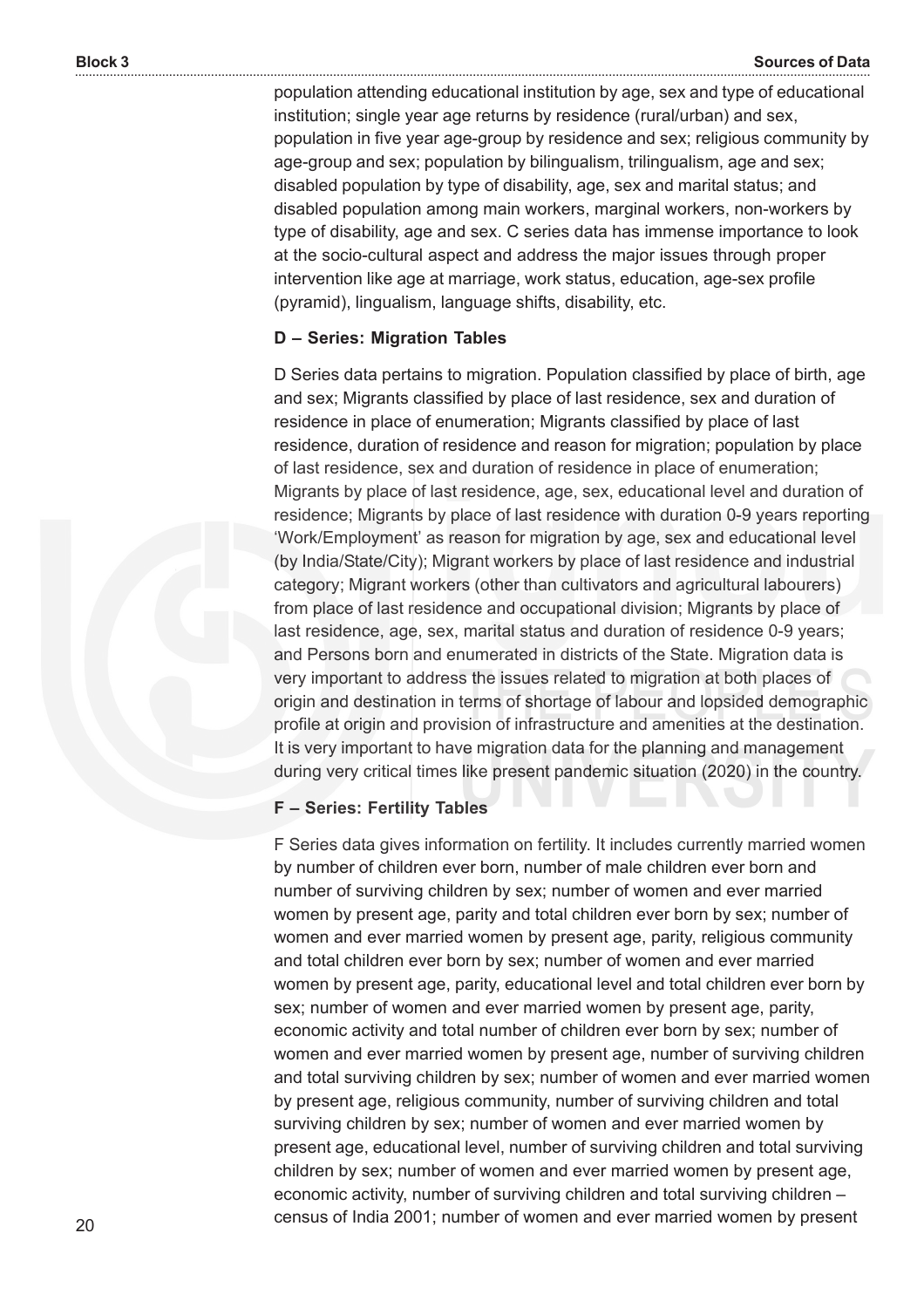age, economic activity, number of surviving children and total surviving children by sex; number of women and currently married women by present age, number of births last year by sex and birth order; number of women and currently married women by present age, religious community, number of births last year by sex and birth order; number of women and currently married women by present age, educational level, number of births last year by sex and birth order; and ever married women by number of children ever born, number of male children ever born and number of surviving children by sex. These are disaggregated by social groups (SC, ST and Others). These tables are very important for the projection of population, population planning, planning for future needs, maternal and child care and women welfare, etc.

#### **HH – Series: Household Tables**

HH Series provides the data on households. Households by composition and size; Normal households by household Size, households by usage, with number of aged persons by sex and household size, household by ; marital Status, sex and age of the head of the household; Religion, sex of the head of the household and household size; by number of literates and religion, by disabled males and females, number of workers, by members without educational levels, by children attending schools, by members seeking/ available for work. The data are provided by social groups also.

#### **H – Series: Tables on Houses, Household Amenities and Assets**

H Series provides data on houses, household amenities and assets. The broad coverages are census houses and the use to which they are put, condition of census houses used as residence and residence-cum-other use, distribution of households by condition of census houses occupied by them; distribution of census houses by predominant material of roof, wall and floor; distribution of households living in census houses by predominant material of roof, wall and floor; distribution of census houses used as residence and residence-cum-other use by their type of structure; distribution of households by type of census houses occupied; distribution of households by size and number of dwelling rooms; distribution of households by ownership status of census houses occupied by them and number of dwelling rooms; distribution of households by number of married couples in a household and number of dwelling rooms, total number of married couples and number of married couples having independent sleeping room, distribution of households by amenities like source of drinking water and its location, by source of lighting, by availability of bathroom and type of latrine within the house and type of drainage connectivity for waste water outlet, by availability of separate kitchen and type of fuel used for cooking, by source and location of drinking water and availability of electricity and latrine; and by assets like number of households availing banking services and number of households having each of the specified assets. H series data reflects the living conditions with access to housing, drinking water facilities, toilet and bathroom, fuel, electricity, banking facilities, population with assets, etc. This data is also very helpful in assessment and planning various policies.

**SC/ST - Series:** Tables on Individual Scheduled Castes (SC) and Scheduled Tribes (ST)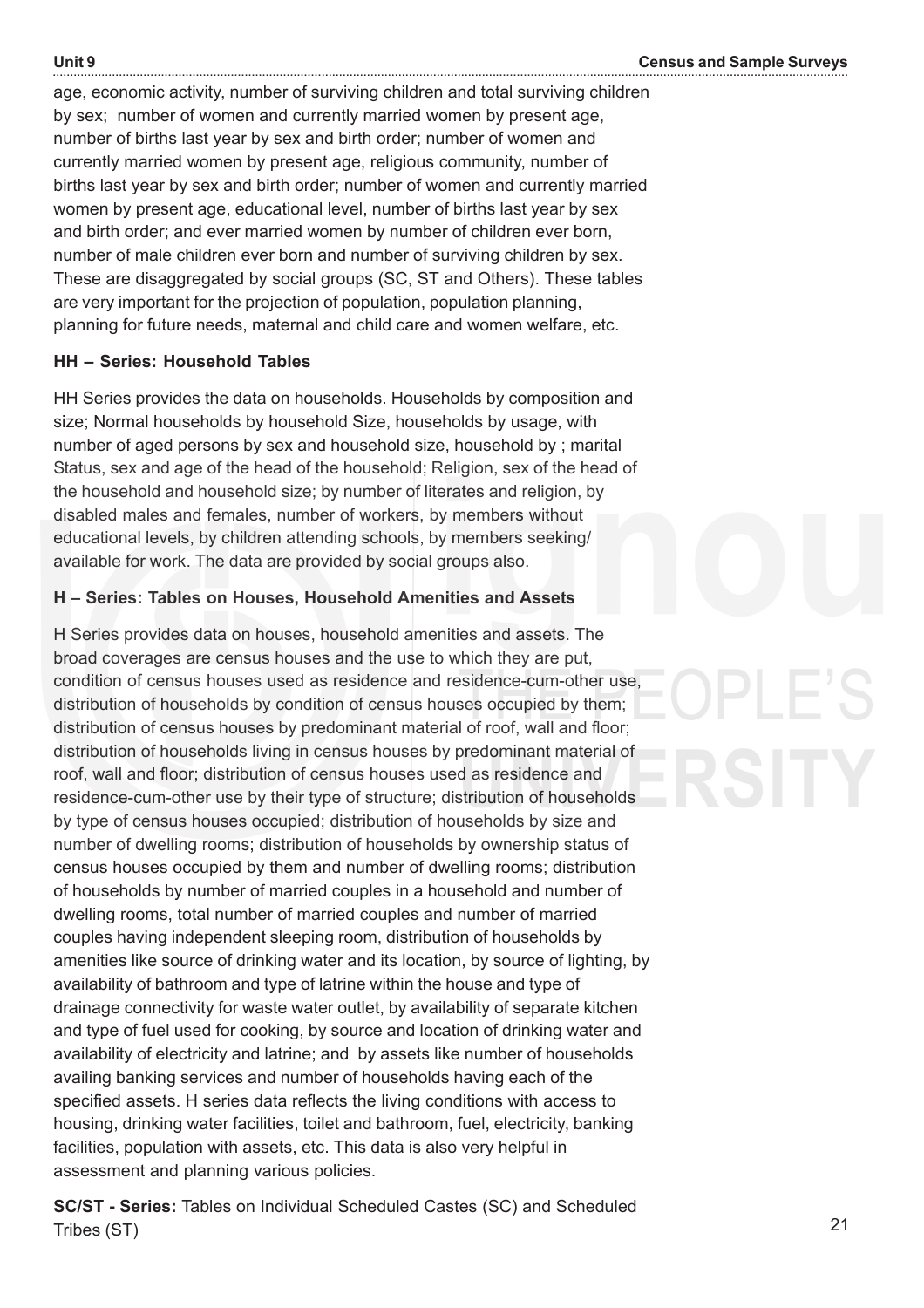Under this type of data, Primary Census Abstract data provides information on Population, Population (0-6 years), Literates, Total workers, Main workers and Marginal workers, Type of workers: Cultivators, Agricultural labourers, Workers in household industries and Other workers, Non-workers of individual Scheduled Castes (SC) and Scheduled Tribes (ST) in a state by sex and rural/ urban break up Population of individual SCs/STs at district level are available only in compact disc (CD). This data gives the situation among SCs and STs and plan for their upliftment.

These data are extremely valuable in geographical studies and thematic mapping.

#### *SAQ 1*

What is population enumeration? Explain.

### **9.3 ALL INDIA EDUCATIONAL SURVEY**

The All India Educational Survey (AIES) was started in 1957 by the National Council of Educational Research and Training (NCERT) to collect, organise and disseminate the information on the overall progress in education in the country. These information act as basic inputs for developing educational policies at micro and macro levels, and monitoring the progress of education by central and state governments. The indicators for which data are collected are availability of schooling facilities in rural habitations, physical and educational facilities in schools, incentive schemes and beneficiaries, medium of instruction and languages taught, enrolment particularly of SCs, STs, girls and educationally backward minority community, teachers and their academic and professional qualifications, library, laboratory, ancillary staff and subjectwise enrolment at +2 stage of education. In addition, the enrolment and teachers in unrecognised schools, Alternative Schools and AIE Centers, Oriental Schools covering Sanskrit Pathshalas, Madarsas and Maktabs; Special Schools for children with disabilities, and Pre-Primary Institutions are covered.

The major objectives of the survey have been to assess the availability of various levels of schooling facilities for habitations by population size and location or distance of availability; to assess the basic facilities available in the school like building, classrooms, drinking water, electricity, toilets, furniture, medical facilities including vaccination, etc; class and subject-wise enrolment, availability of qualified teachers, availability of science laboratories and library, physical education teachers, librarian, guidance counsellor, non-teaching staff in secondary and higher secondary schools; medium of instruction and languages taught, disabilities, etc. The survey included unrecognized and schools/centres under Education Guarantee Scheme & Alternative and Innovative Education (EGS & AIE), oriental schools, like Maktabs, Madarsas and Sanskrit Pathshalas also for information collection along with recognized schools. The social group and gender have also been in consideration in the survey. The other information's are related to estimate the class-wise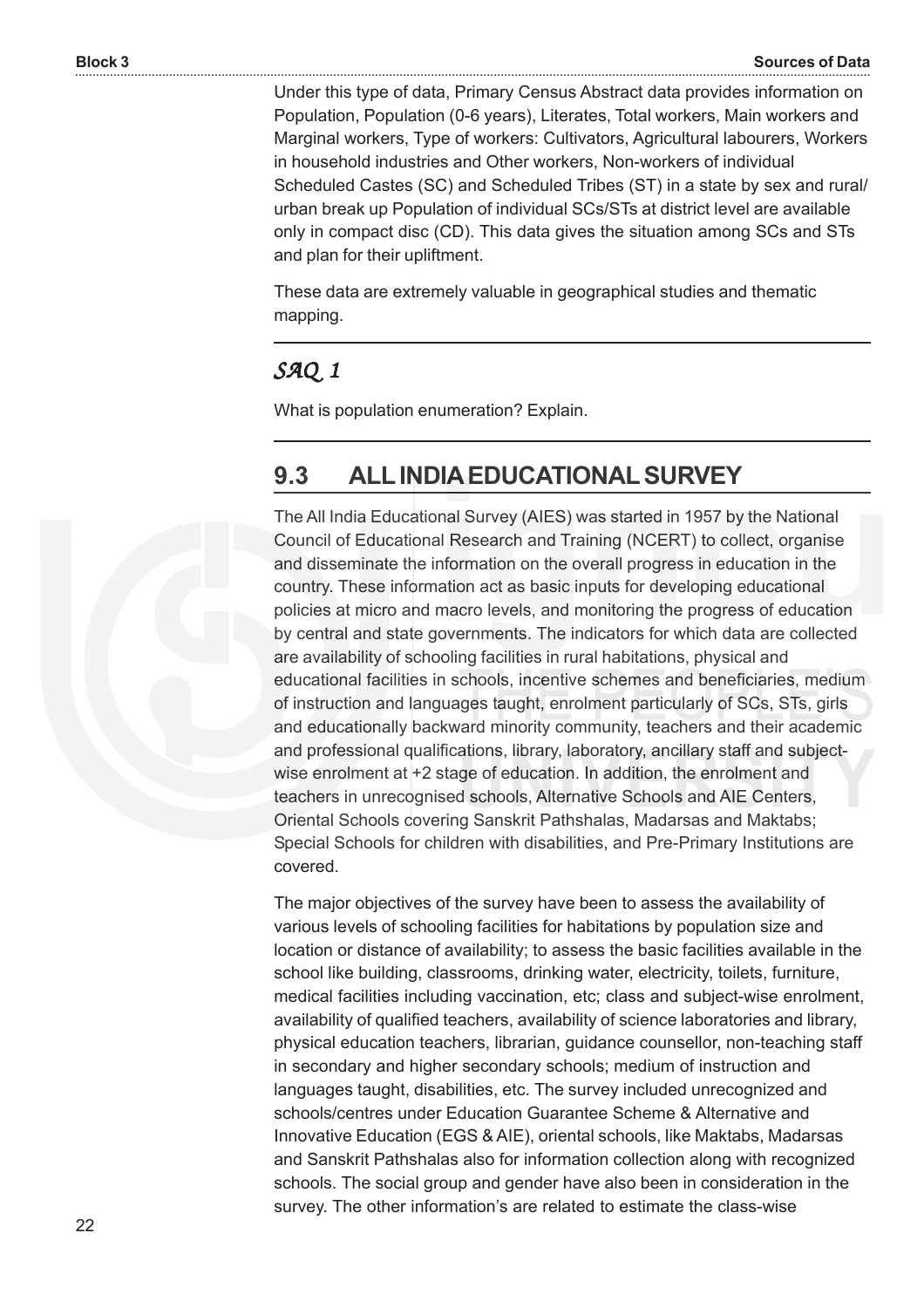enrolment by single age, new entrants, promotees, repeaters and attendance in the context of Universal Elementary Education (UEE).

Such kind of information have been of great use in measuring the furthering of our educational progress in the country by planning and policy formulation, implementing and monitoring.

#### *SAQ 2*

What is All India Educational Survey?

## **9.4 SAMPLE SURVEYS**

There are surveys which collect information of various types covering well designed samples so that the statistics or information collected from these samples give maximum representation to the entire population or universe. In India, the National Sample Survey has been one of the oldest and largest such survey. The other surveys are Sample Registration System (SRS) and Civil Registration System.

#### **9.4.1 National Sample Survey (NSS)**

After a long initiative since British time, the National Sample Surveys came into being in 1950 to collect information on a variety of socio-economic aspects through sample surveys in the country which came under the National Sample Survey Organization in 1970. It collects information through household surveys, enterprise surveys, village facilities and land and livestock holdings, and special surveys covering a wide range of information.

NSS collects the information related to economic, health, education, villages facilities, slums, social and cultural aspects. Economic information includes employment and unemployment, livelihood, consumer expenditure, Common Property Resources (CPR), trade and finance, non-agricultural enterprises, debt and investment, land and livestock holdings, situation assessment of agricultural, status of work participation under **Mahatma Gandhi National Rural Employment Guarantee Scheme (MGNREGA**), household expenditure on services and durable goods, etc. Social information includes living conditions and economic activities of tribals, migration & ownership of land by non-tribals in tribal areas, etc. Health and education as social consumption in India are also a part of NSS, which collects the information on maternity, childcare, development milestones of children, morbidity, disabled persons, family planning and utilization of medical services and health under health and literacy, participation and expenditure in education under the category of education.

Besides these, the information on culture, particulars of slums housing conditions and migration, village facilities and domestic tourism are also collected.

#### **9.4.2 Sample Registration System**

It is also known as Vital or Civil Registration System. This is a system to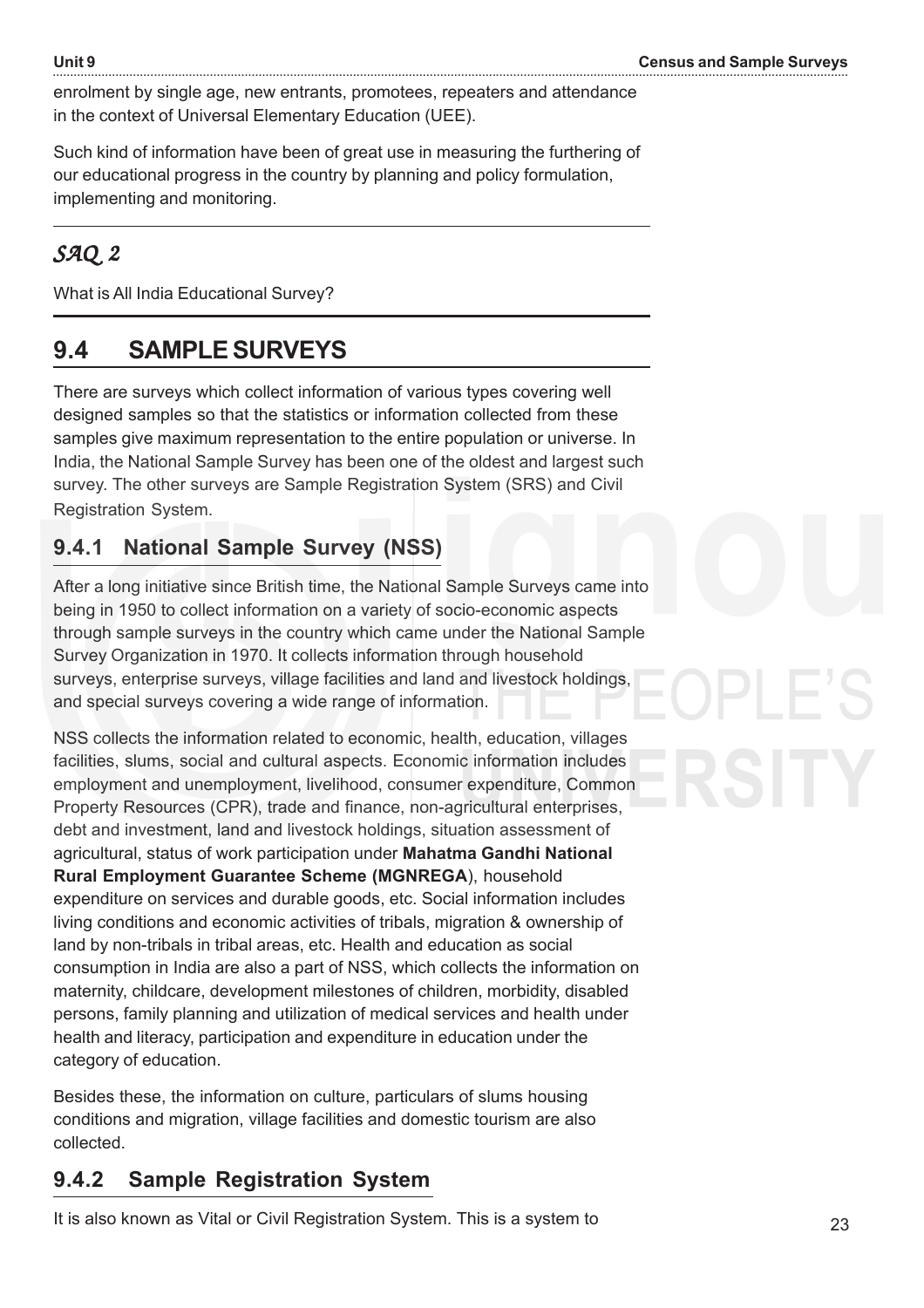record vital events like births and deaths by the Government of India. In India, the registration of births, still births and death is mandatory because correct and latest information on fertility and mortality is essential for the planning of programmes related to health and health care services. With the enactment of Registration of Births & Deaths Act, 1969, the sample registration of births and deaths in India was started fully in 1969-70 by the Registrar General of India, though it was running on pilot basis from 1964. It is now known as Sample Registration System (SRS).

The main objective of the SRS is to collect and provide reliable estimated data on fertility and mortality measures like birth rate, death rate and neonatal/infant/ child mortality rates at disaggregated levels for rural and urban areas with total estimations across the states. It also gives the information on the causes of deaths (rural) under the title "Survey of Causes of Deaths (Rural)." SRS is based on dual record system where a resident part time enumerator does the continuous enumeration of births and deaths in sample unit of area (rural/ urban blocks) and also by a full time supervisor on six monthly bases. Finally, the data collected from both are matched and rectified, if there is any discrepancy. Sampling frame is also revised every ten years based on the latest census results for wider representation of the existing population.

#### *SAQ 3*

What are sample surveys?

#### **9.5 NFHS AND DLHS**

There are some health surveys started in recent times like National Family Health Survey (NFHS) and Reproductive and Child Health- District Level Household Survey (RCH-DLHS). NFHS was started in by International Institute of Population Studies in 1992-93 in collaboration with East West Center, the Population Research Centres and Ministry of Health and Family Welfare, Govt. of India to strengthen the survey research capabilities of population research in India. Since then, four surveys have already been completed and 5th (2018-19) is in progress. NFHS includes the statistics on various aspects of household population and housing characteristics, characteristics of respondents, fertility and fertility preferences, family planning, other proximate determinants of fertility, infant and child mortality, maternal health, child health, nutrition and anaemia and child and adults, morbidity and health care, other adult health issues, Human Immunodeficiency Virus/Acquired Immunodeficiency Syndrome (HIV/AIDS) related knowledge, attitudes and behaviour, HIV prevalence, women empowerment and domestic violence.

DLHS has started since 1998-99 by the Ministry of Health and Family Welfare and International Institute of Population Studies (IIPS).

Population and household profile with amenities and facilities, marital status, background characteristics of women, fertility, use of family planning, Unmet Need of Family planning, quality of family planning services, antenatal care, delivery care, women receiving Janani Suraksha Yojana (JSY) benefits,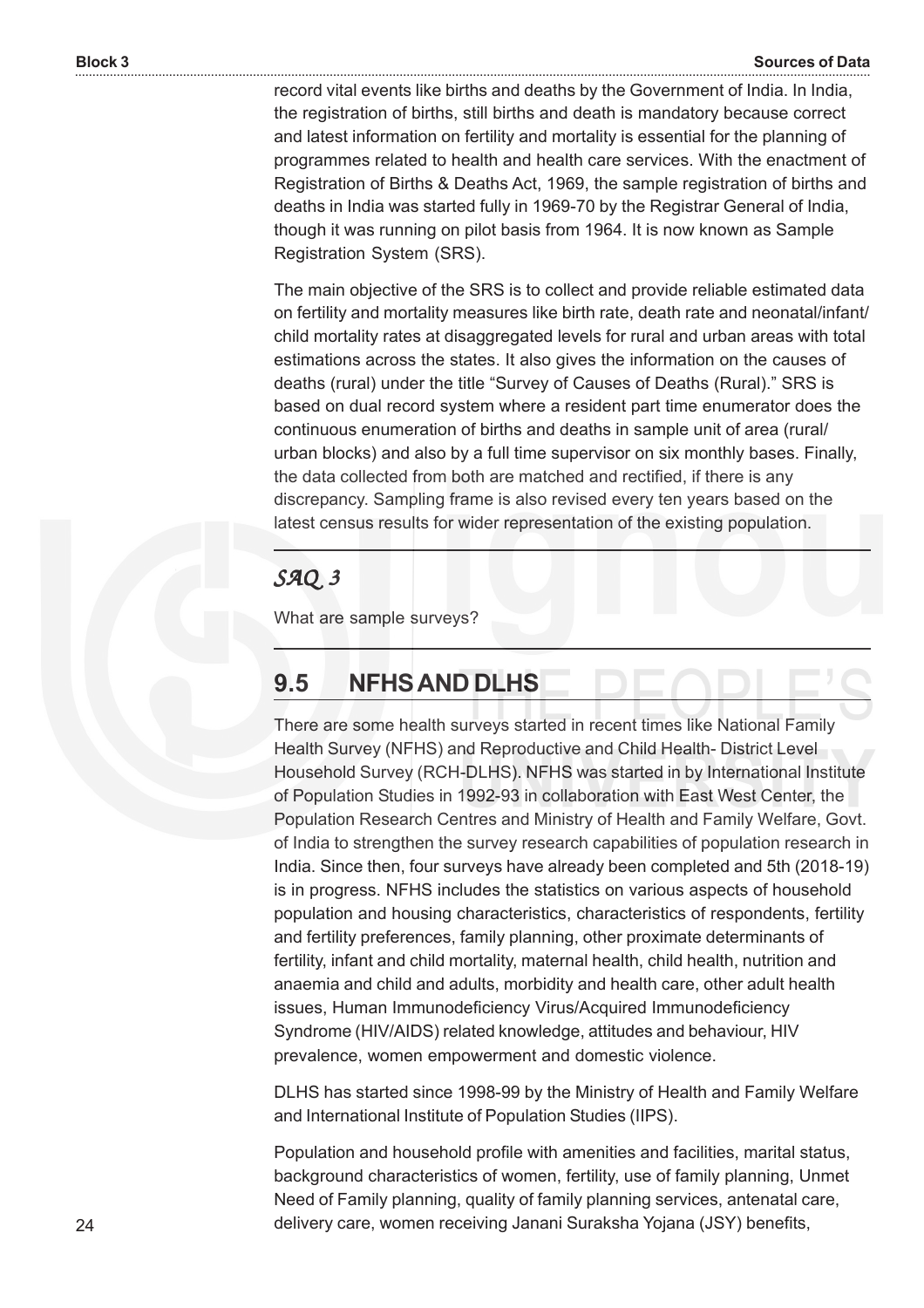women having pregnancy related complications, live births, still births, child immunization, child feeding practices, birth weight, awareness about diarrhoea and Acute Respiratory Infection (ARI), treatment of childhood diseases, Awareness of Reproductive Tract Infection/Sexually Transmitted Diseases (RTI/STI) and Human Immunodeficiency Virus/Acquired Immunodeficiency Syndrome (HIV/AIDS), utilization of government health services, birth registration, personal habits (age 15 years and above), reported prevalence of morbidity, reported prevalence of chronic illness during last one year, nutritional status of children below 5 years, anaemia status by haemoglobin level, blood sugar level, hypertension, health facilities covered, health programmes at village level, accessibility of health facility, and availability of health infrastructure, staff and services.

#### *SAQ 4*

What do you understand by NFHS and DLHS?

#### **9.6 AGRICULTURAL CENSUS AND LIVESTOCK SURVEY**

#### **Agricultural Census**

Agricultural Census is conducted every five years with full coverage by the Agriculture Census Division, Department of Agriculture, Cooperation & Farmers Welfare, Ministry of Agriculture & Farmers Welfare, Government of India since 1970-71 in collaboration with the States and Union Territories. It is a part of the programme of World Census of Agricultural. Initially, it was sample based for the years 1950s and 1960s. Ten agricultural censuses have been conducted so far, 2015-16 being the last one.

The data is collected social group wise for size class-wise number and area of operational holdings, size class-wise estimated number and area of operational holdings by tenancy status, size class-wise estimated leased in area by terms of leasing, size class-wise estimated area under different land use, size class-wise estimated number of operational holdings by irrigation status, size class-wise estimated number of operational holdings, receiving irrigation and area irrigated by different sources, size class-wise estimated number of wells and tube wells, size class-wise estimated irrigated and unirrigated area, under different crops (paddy, jowar, bajra, maize, ragi, wheat, cereals, gram, tur, urad, pulses, sugarcane, sugar crops, spices & condiments, fruits, vegetables, food crops, groundnuts, sesamum, rapeseed & mustard, sunflower, coconut, soybean, oilseeds, cotton, jute, fibres, dyes & tanning material, tobacco, drugs & narcotics, fodder & green manures, tea, coffee, rubber, plantation crops, floriculture crops, aromatic & medicinal plant, non-food crops).

#### **Livestock Census**

Livestock Census began in India in 1919-20 and 19 censuses have already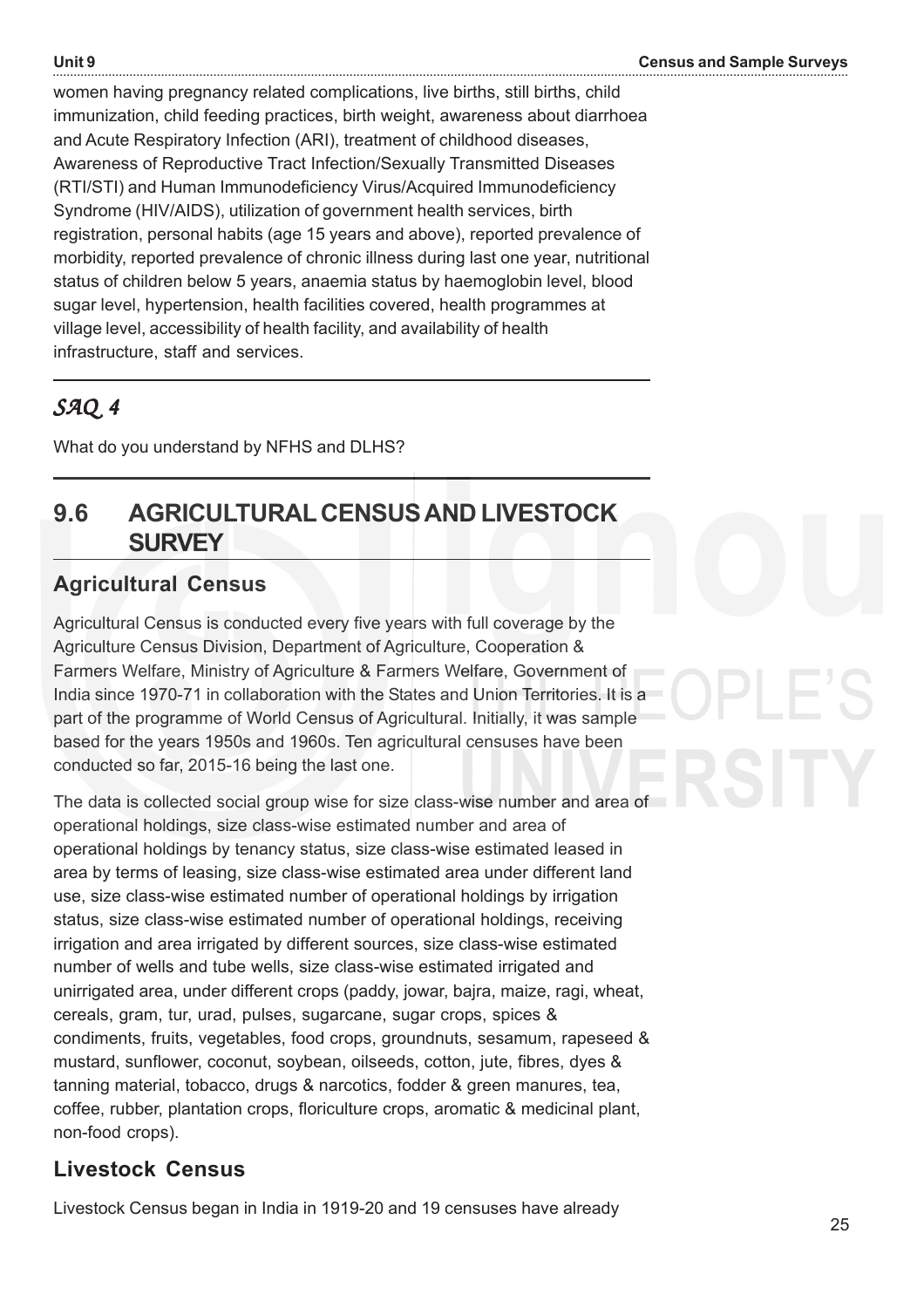been conducted since then. It includes complete count of livestock and poultry. It includes the enumeration of number with age and sex of livestock and poultry through survey of households and other establishments or institutions in rural and urban areas. However, the estimation is made annually for the major livestock products like milk, eggs, meat and wool, etc. The survey includes district wise breedwise population of buffalo and cattle. Exotic and Cross bred Cattle, Indigenous Cattle, Buffaloes, Sheep and Goat, Pig, Horses and Ponies, Donkeys/Mithun/Yak, Mules, Camel, Elephant/Dogs/Rabbit and Poultry (Fowl, Ducks, Turkeys, Quails, Other poultry, and number of birds in Farms/ Hatcheries) along with their sexwise characteristics in terms of age and utility.

#### *SAQ 5*

What are Agricultural Census and Livestock Survey?

#### **9.7 SUMMARY**

In this unit, you have studied so far:

- Population enumeration covering history, evolution and various data captured by the census in India.
- All India Educational Survey with objectives and aspects of data collected, organized and disseminated.
- Sample surveys covering National Sample Surveys and Vital or Civil Registration System known as Sample Registration System in India.
- NFHS and DLHS with their coverages.
- Agricultural census and livestock survey with the nature of data collected under these.

#### **9.8 TERMINAL QUESTIONS**

- 1. What do you mean by population enumeration? Explain in details the evolution of Indian Census and data collected under this.
- 2. Discuss the objectives of All India Educational Survey and data collected by the survey.
- 3. Explain in details the purpose and data coverage of sample surveys in India.
- 4. What are NFHS and DLHS? Give detailed account of data collected under these surveys.
- 5. What are Agricultural Census and Livestock Survey? Elaborate.

#### **9.9 ANSWERS**

#### **Self Assessment Questions**

1. Enumeration is a process where the detailed information of each and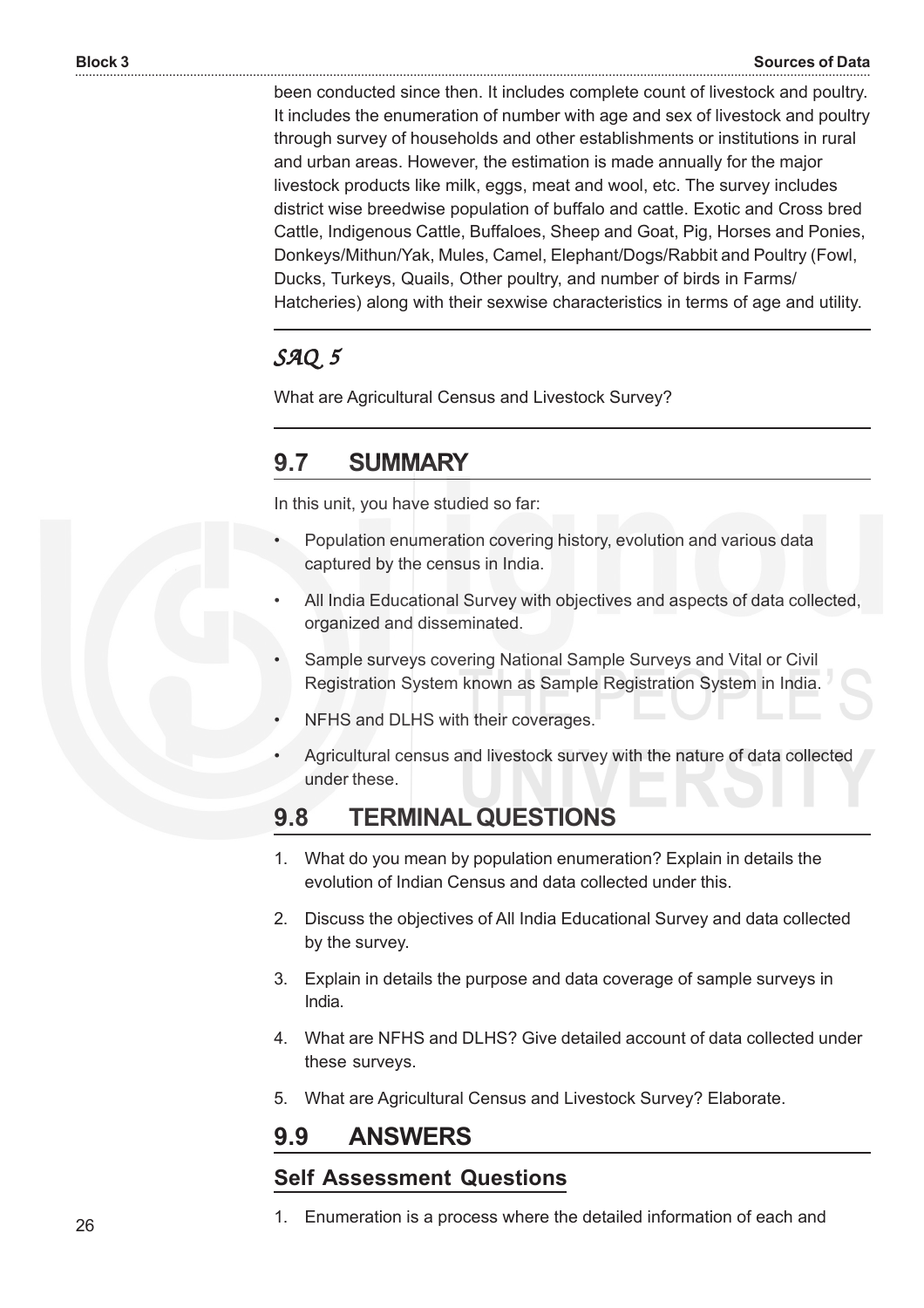every member is collected through schedule. It is also known as census.

- 2. The All India Educational Survey started in 1957 by the National Council of Educational Research and Training (NCERT) collects, organises and disseminates the information on the overall progress of education in the country in the form of various aspects of school education.
- 3. Sample surveys are the surveys based on certain samples to collect the information of national importance for planning and development in the country.
- 4. NFHS and DLHS are health surveys based on samples in the country starting since 1992-92 and 1998-99 respectively with major focus on maternal and child health and health care including various background characteristics.
- 5. Agriculture census started in 1970-71 is also a kind of enumeration related to social group and size class wise multiple aspects of land like operational holding, tenancy, land use, irrigation and so on. Livestock census started in 1919-20 is conducted to collect the information related to livestock and poultry with complete count.

#### **Terminal Questions**

- 1. Explain population enumeration and give a description of data collected under various series by the Indian Census with their utility. Refer to the Section 9.2.
- 2. Discuss why All India Educational Surveys are conducted and also mention the data collected by the All India Educational Survey. Refer to the Section 9.3.
- 3. Discuss why sample surveys were started and what type of data is collected under this. Refer to the Section 9.4.
- 4. Explain what are NFHS and DLHS and thereafter discuss the types of data collected by NFHS and DLHS. Refer to the Section 9.5.
- 5. Explain what are agricultural census and livestock survey. List out and discuss the various kinds of data collected under these. Refer to the Section 9.6.

#### **9.10 REFERENCES/SUGGESTED FURTHER READING**

- Agriculture Census Division (2015): *All India Report on Agriculture Census 2010-11*, New Delhi: Department of Agriculture, Cooperation & Farmers Welfare, Ministry of Agriculture & Farmers Welfare, Government of India.
- http://dahd.nic.in/Division/statistics/animal-husbandry-statistics-division accessed on 26 April 2019.
- *19th Livestock Census-2012, All India Report*, Ministry of Agriculture,